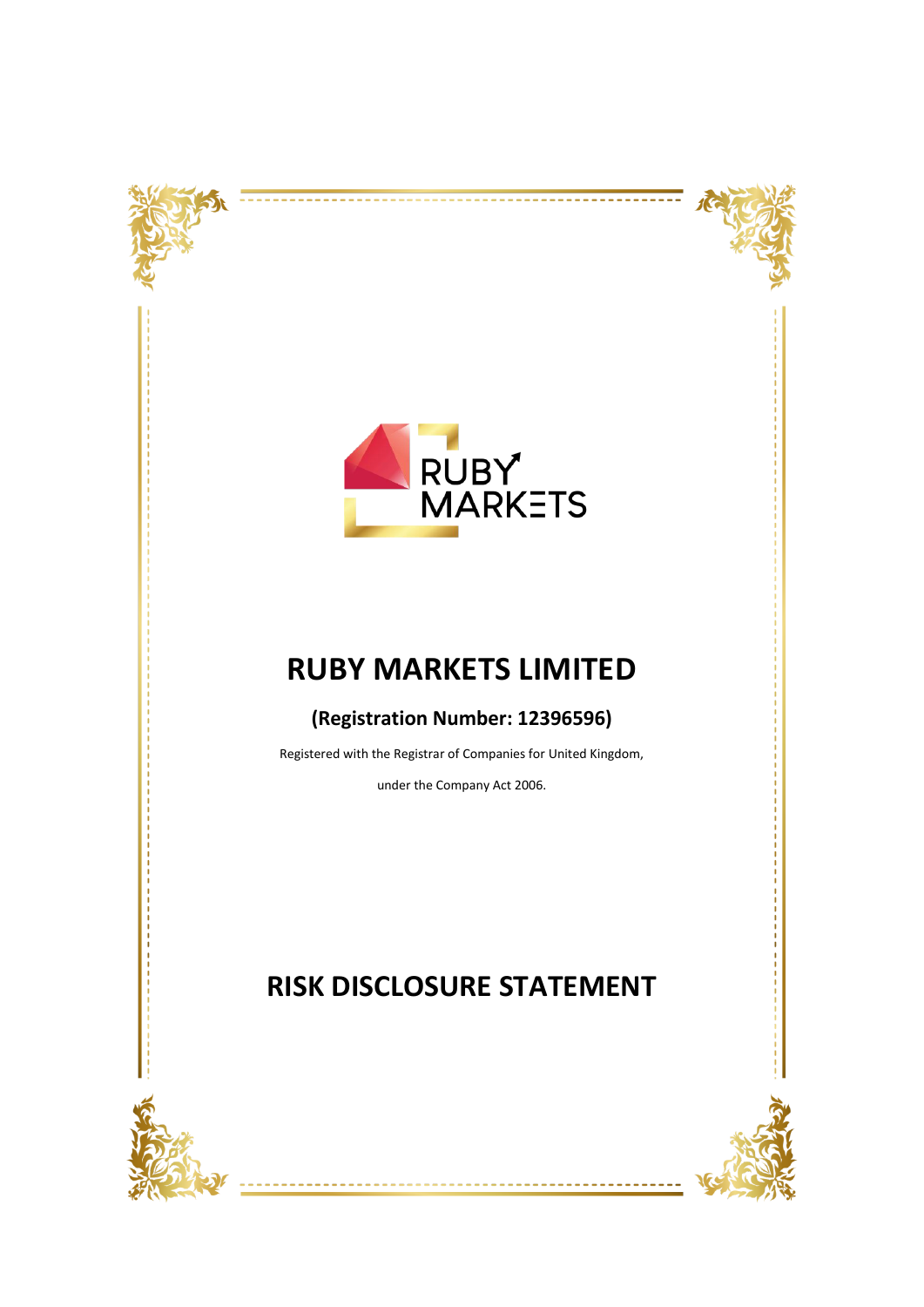

# **ADDITIONAL RISK DISCLOSURE STATEMENT**

It is your responsibility to carefully read all the account documents and risk disclosure statements of RUBY MARKETS LIMITED You acknowledge that trading futures, options and/or foreign exchange involves a high risk of loss. Since leverage is involved, these losses can be quite substantial and occur quite quickly, possibly exceeding the funds you have deposited in your account or have allocated as risk capital. You should disregard any suggestions from any source whatsoever that the foregoing risks can be limited, minimized or eliminated.

You agree to immediately report any statements to the contrary made to you by RUBY MARKETS LIMITED personnel, Introducing Brokers or Trading Advisors who may be directing the trading activity in your account. The trading of currencies or derivatives like options on currencies involves an extremely high degree of risk of loss and is unsuitable for many individuals. Some researchers have shown that more than eighty percent of investors who trade in options eventually lose money. There is a possibility to lose part or all of the money you deposit in the currency trading account. If any of the criteria above describes your situation, or if you have pursued only conservative forms of investment in the past, we advise you to study the risks of loss involved in currency trading thoroughly before you consider it an appropriate investment for you or you may consider it is completely inappropriate and decide to never trade.

Therefore, you should carefully analyze your personal circumstances to determine if foreign exchange trading is suitable for you. If you have decided to trade foreign exchange, please be advised that many industry advisors believe that you should not place more than 20% of your net worth at risk. If at any time your losses exceed 20% of your net worth, you should cease trading immediately. RUBY MARKETS LIMITED is not responsible to monitor your deposit(s), losses or net worth. RUBY MARKETS LIMITED has no right to refuse your account if your decision to trade is made with full understanding of the risk of loss. Therefore, we require that you to sign and return the enclosed copy of this Supplemental Risk Disclosure letter to us in order to indicate that you are fully aware of the substantial risk of loss in trading and accept full responsibility for your decision to trade in the foreign exchange markets.

I understand that aggressive trading, and especially day trading, is an extremely high-risk strategy. I understand that such trading generates substantial commission charges to my account. I understand that due to such active trading, the commission charges relative to the funds deposited in my account may exceed what is considered normal or prudent in currency trading. I understand that such commission charges will increase my risk of loss and can account for all or part of my trading losses.

I acknowledge these additional risks and agree to such an aggressive or day trading strategy. I further acknowledge that I am in control of, and responsible for, all trades executed in my account,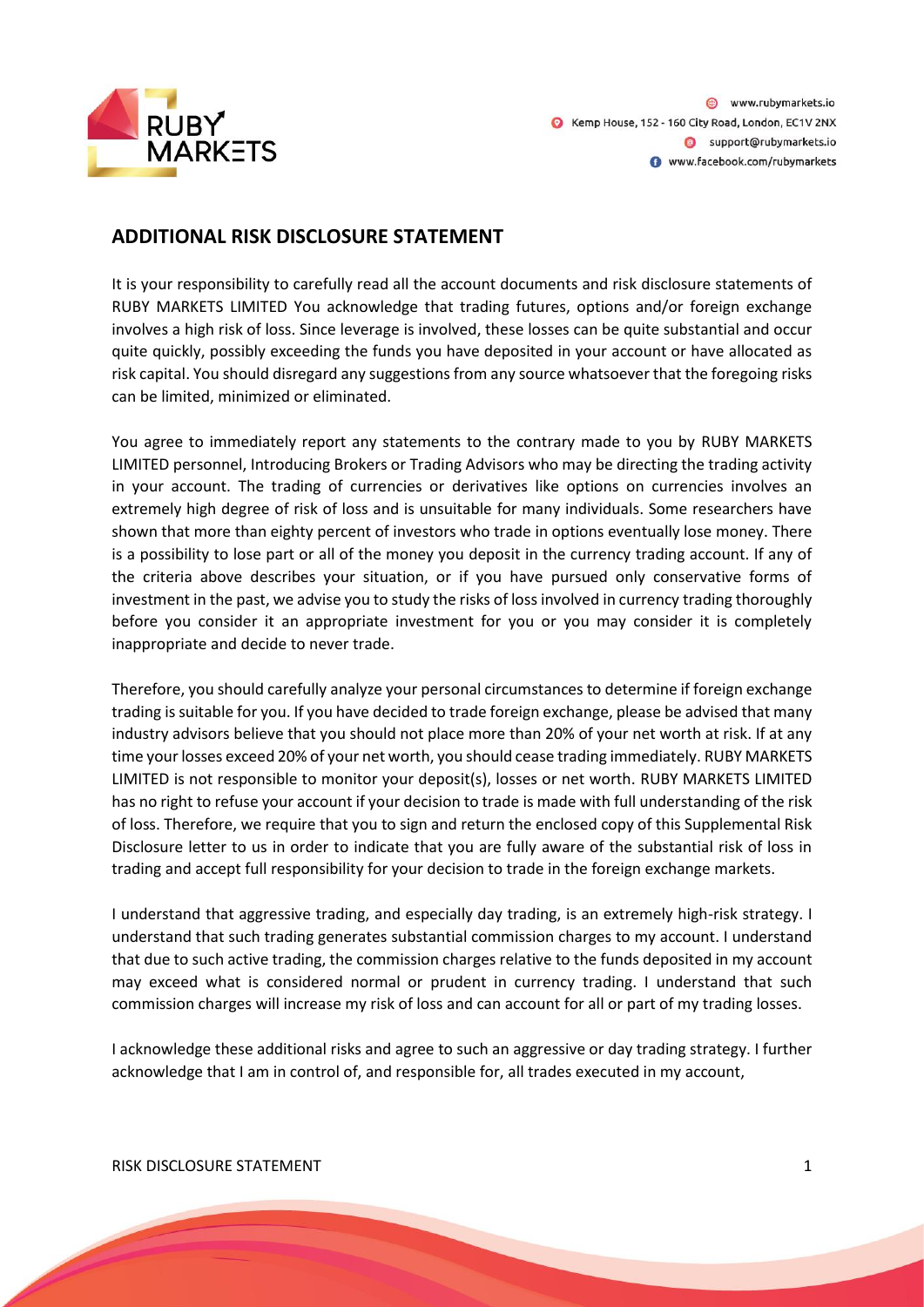

and I agree to review my account and any open market positions daily and report any discrepancy immediately.

1 **This statement does not disclose all the risks and other significant aspects of trading in derivative products such as contracts for differences ("CFD"), futures, options and leveraged foreign exchange. In light of the risks, you should undertake such transactions only if you understand the nature of the contracts (and contractual relationships) into which you are entering and the extent of your exposure to the risks. Trading in CFDs, futures, options and leveraged foreign exchange may not be suitable for many members of the public. You should carefully consider whether such trading is appropriate for you in the light of your experience, objectives, financial resources and other relevant circumstances. In considering whether to trade, you should be aware of the following:**

# **(a) CFDs, Futures and Leveraged Foreign Exchange Trading (i) Effect of 'Leverage' or 'Gearing'**

Transactions in CFDs, futures and leveraged foreign exchange carry a high degree of risk. The amount of initial margin is small relative to the value of the CFD, futures contract or leveraged foreign exchange transaction so that the transaction is highly 'leveraged' or 'geared'.

A relatively small market movement will have a proportionately larger impact on the funds you have deposited or will have to deposit; this may work against you as well as for you. You may sustain a total loss of the initial margin funds and any additional funds deposited with the firm to maintain your position. If the market moves against your position or margin levels are increased, you may be called upon to pay substantial additional funds on short notice in order to maintain your position. If you fail to comply with a request for additional funds within the specified time, your position may be liquidated at a loss and you will be liable for any resulting deficit in your account.

# **(ii) Risk-Reducing Orders or Strategies**

The placing of certain orders (e.g. 'stop-loss' orders, where permitted under local law, or 'stop-limit' orders) which are intended to limit losses to certain amounts may not be effective because market conditions may make it impossible to execute such orders. At times, it is also difficult or impossible to liquidate a position without incurring substantial losses. Strategies using combinations of positions, such as 'spread' and 'straddle' positions may be as risky as taking simple 'long' or 'short' positions.

# **(b) Options**

# **(i) Variable Degree of Risk**

Transactions in options carry a high degree of risk. Purchasers and sellers of options should familiarise themselves with the type of options (i.e. put or call) which they contemplate trading and the associated risks. You should calculate the extent to which the value of the options would have to increase for your position to become profitable, taking into account the premium paid and all transaction costs.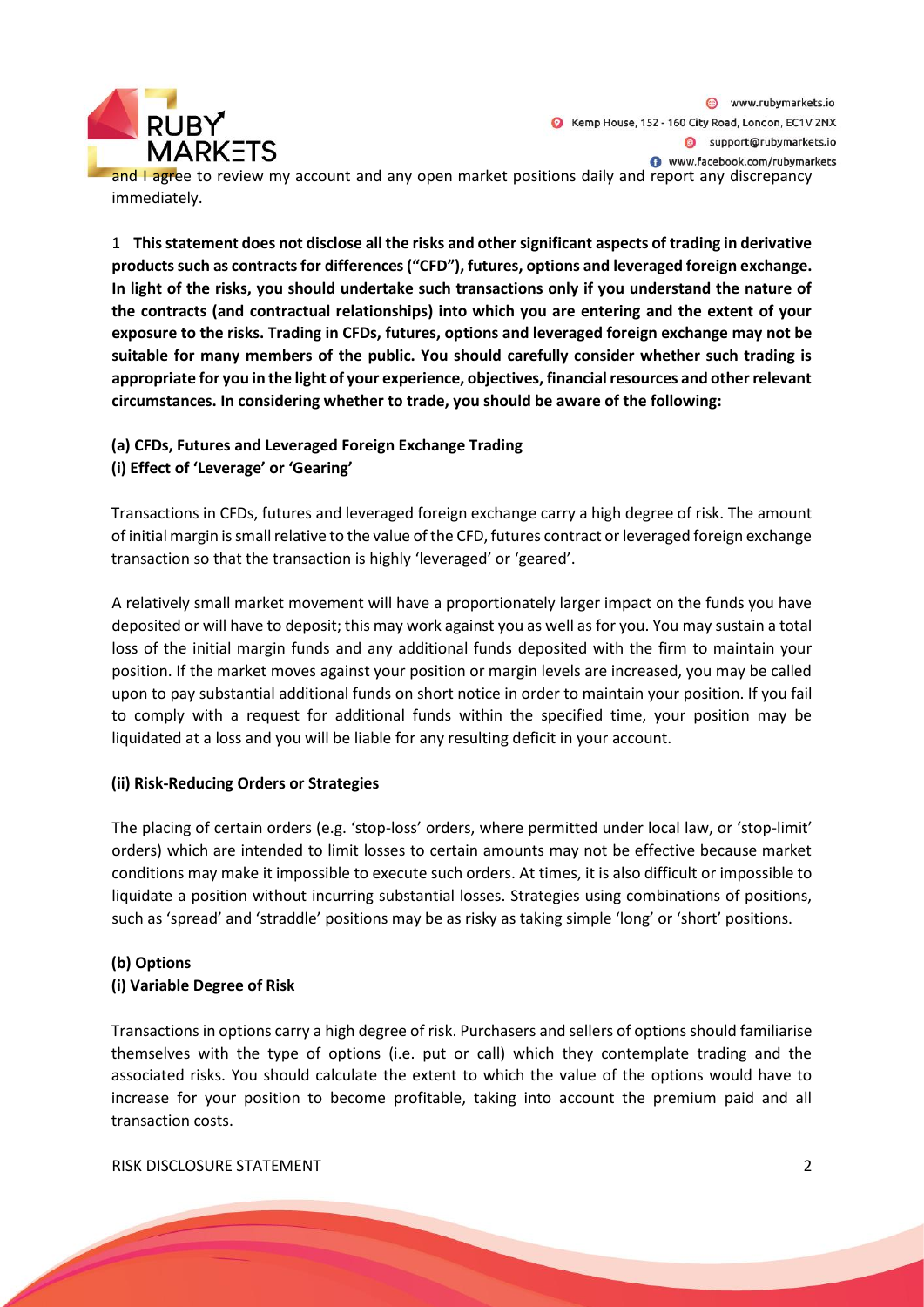

www.rubymarkets.io Kemp House, 152 - 160 City Road, London, EC1V 2NX Support@rubymarkets.io www.facebook.com/rubymarkets

The purchaser of options may offset its position by trading in the market or exercise the options or allow the options to expire. The exercise of an option results either in a cash settlement or in the purchaser acquiring or delivering the underlying interest. If the option is on a futures contract or leveraged foreign exchange transaction, the purchaser will have to acquire a futures or leveraged foreign exchange position, as the case may be, with associated liabilities for margin (see the section on CFDs, Futures and Leveraged Foreign Exchange Trading above). If the purchased options expire worthless, you will suffer a total loss of your investment which will consist of the option premium paid plus transaction costs. If you are contemplating purchasing deep-out-of-the- money options, you should be aware that, ordinarily, the chance of such options becoming profitable is remote.

Selling ('writing' or 'granting') an option generally entails considerably greater risk than purchasing options. Although the premium received by the seller is fixed, the seller may sustain a loss well in excess of the amount of premium received. The seller will be liable to deposit additional margin to maintain the position if the market moves unfavorably. The seller will also be exposed to the risk of the purchaser exercising the option and the seller will be obligated to either settle the option in cash or to acquire or deliver the underlying interest. If the option is on a futures contract or a leveraged foreign exchange transaction, the seller will acquire a futures or leveraged foreign exchange position, as the case may be, with associated liabilities for margin (see the section on CFDs, Futures and Leveraged Foreign Exchange Trading above). If the option is 'covered' by the seller holding a corresponding position in the underlying futures contract, leveraged foreign exchange transaction or another option, the risk may be reduced. If the option is not covered, the risk of loss can be unlimited.

Certain exchanges in some jurisdictions permit deferred payment of the option premium, limiting the liability of the purchaser to margin payments not exceeding the amount of the premium. The purchaser is still subject to the risk of losing the premium and transaction costs. When the option is exercised or expires, the purchaser is responsible for any unpaid premium outstanding at that time.

# **(c) Additional Risks Common to CFDs, Futures, Options and Leveraged Foreign Exchange Trading (i) Terms and Conditions of Contracts**

You should ask the corporation with which you conduct your transactions for the terms and conditions of the specific CFDs, futures contract, option or leveraged foreign exchange transaction which you are trading and the associated obligations (e.g. the circumstances under which you may become obligated to make or take delivery of the underlying interest of a CFD, futures contract or a

leveraged foreign exchange transaction and, in respect of options, expiration dates and restrictions on the time for exercise). Under certain circumstances, the specifications of outstanding contracts (including the exercise price of an option) may be modified by the exchange or clearing house to reflect changes in the underlying interest.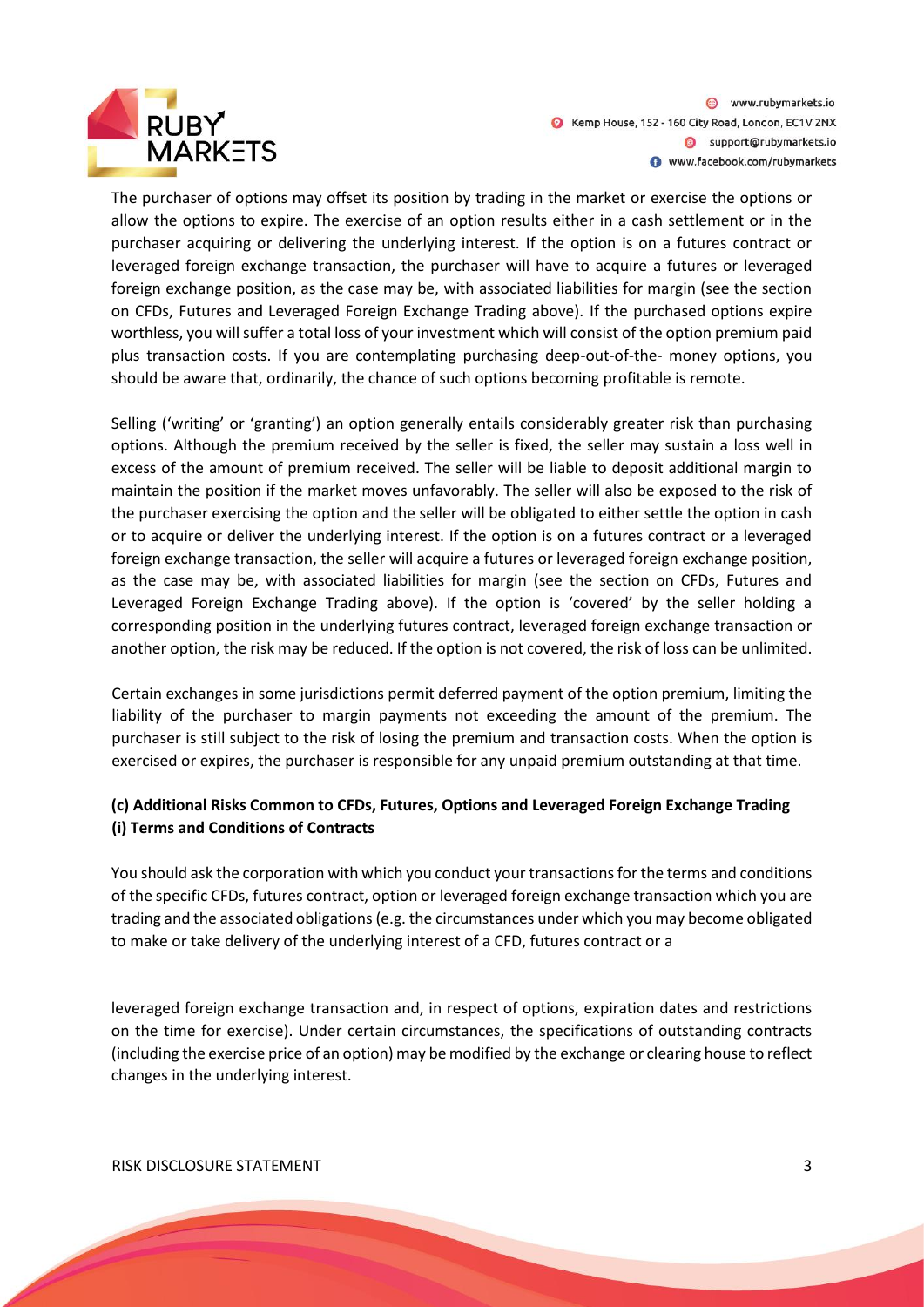

#### **(ii) Suspension or Restriction of Trading and Pricing Relationships**

Market conditions (e.g. illiquidity) or the operation of the rules of certain markets (e.g. the suspension of trading in any contract or contract month because of price limits or 'circuit breakers') may increase the risk of loss by making it difficult or impossible to effect transactions or liquidate/offset positions. If you have sold options, this may increase the risk of loss.

Further, normal pricing relationships between the underlying interest and the futures contract, and the underlying interest and the option may not exist. This can occur when, e.g., the futures contract underlying the option is subject to price limits while the option is not. The absence of an underlying reference price may make it difficult to judge 'fair' value.

#### **(iii) Deposited Cash and Property**

You should familiarise yourself with the protection accorded to any money or other property which you deposit for domestic and foreign transactions, particularly in a firm's insolvency or bankruptcy. The extent to which you may recover your money or property may be governed by specific legislation or local rules. In some jurisdictions, property which had been specifically identifiable as your own will be pro-rated in the same manner as cash for purposes of distribution in the event of a shortfall.

#### **(d) Commission and Other Charges**

Before you begin to trade, you should obtain a clear explanation of all commissions, fees and other charges for which you will be liable. These charges will affect your net profit (if any) or increase your loss.

#### **(e) Transactions in Other Jurisdictions**

Transactions on markets in other jurisdictions, including markets formally linked to a domestic market, may expose you to additional risk. Such markets may be subject to a rule which may offer different or diminished investor protection. Before you trade, you should enquire about any rules relevant to your particular transactions. Your local regulatory authority will be unable to compel the enforcement of the rules of the regulatory authorities or markets in other jurisdictions where your transactions have been effected. You should ask the firm with which you conduct your transactions

for details about the types of redress available in both your home jurisdiction and other relevant jurisdictions before you start to trade.

# **(f) Currency Risks**

The profit or loss in transactions in foreign currency-denominated CFDs, futures and options contracts (whether they are traded in your own or another jurisdiction) will be affected by fluctuations in currency rates where there is a need to convert from the currency denomination of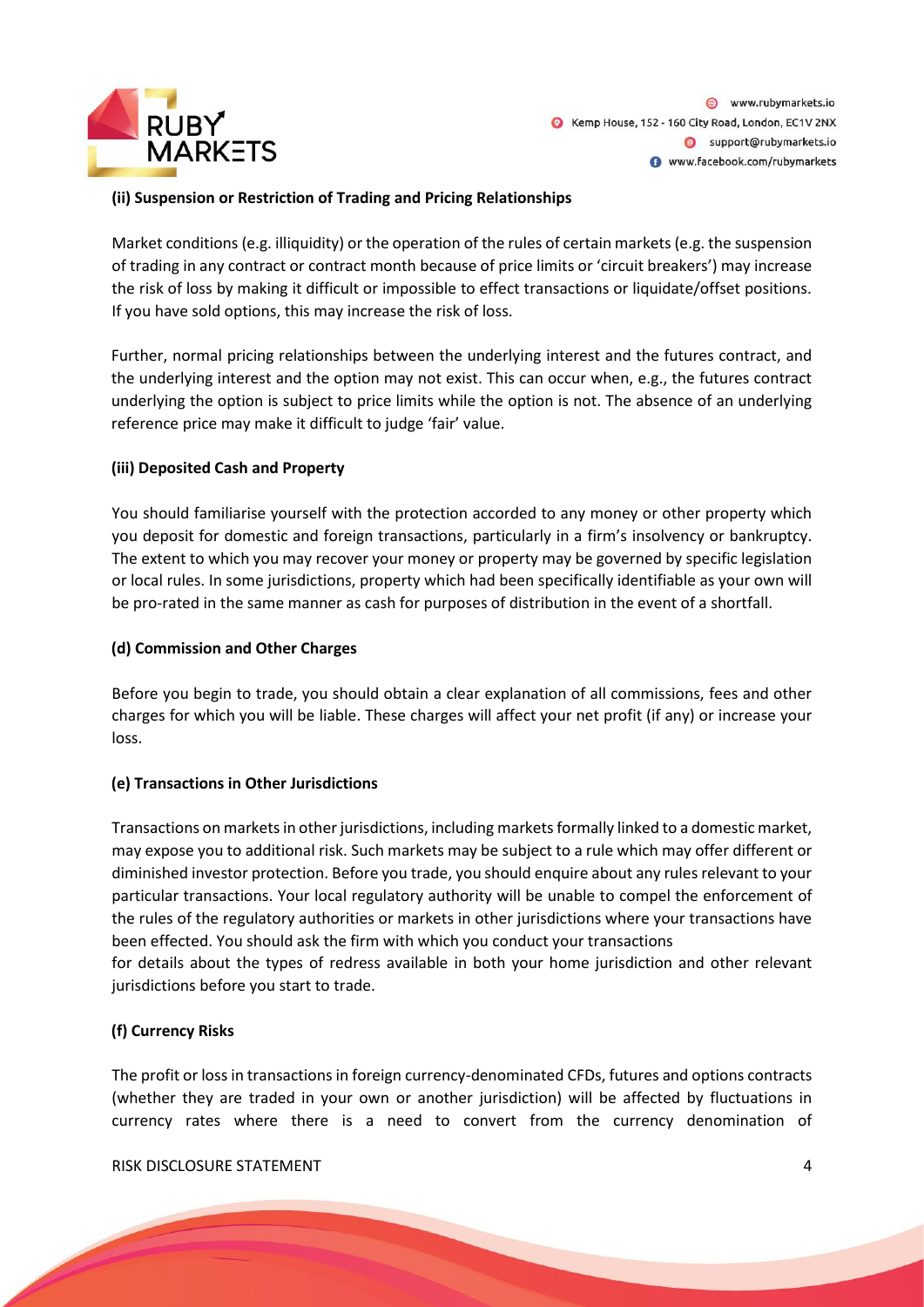

www.rubymarkets.io Kemp House, 152 - 160 City Road, London, EC1V 2NX Support@rubymarkets.io www.facebook.com/rubymarkets

the contract to another currency.

#### **(g) Trading Facilities**

Most open-outcry and electronic trading facilities are supported by computer-based component systems for the order-routing, execution, matching, registration or clearing of trades. As with all facilities and systems, they are vulnerable to temporary disruption or failure. Your ability to recover certain losses may be subject to limits on liability imposed by the one or more parties, namely the system provider, the market, the clearing house or member firms. Such limits may vary. You should ask the firm with which you conduct your transactions for details in this respect.

#### **(h) Electronic Trading**

Trading on an electronic trading system may differ not only from trading in an open-outcry market but also from trading on other electronic trading systems. If you undertake transactions on an electronic trading system, you will be exposed to risks associated with the system including the failure of hardware and software. The result of any system failure may be that your order is either not executed according to your instructions or not executed at all.

#### **(i) Off-Exchange Transactions**

In some jurisdictions, firms are permitted to effect off-exchange transactions. The firm with which you conduct your transactions may be acting as your counterparty to the transaction. It may be difficult or impossible to liquidate an existing position, to assess the value, to determine a fair price or to assess the exposure to risk. For these reasons, these transactions may involve increased risks. Off-exchange transactions may be less regulated or subject to a separate regulatory regime. Before you undertake such transactions, you should familiarise yourself with the applicable rules and attendant risks.

#### Note:

"Margin" means an amount of money, securities, property or other collateral, representing a part of the value of the contract or agreement to be entered into, which is deposited by the buyer or the seller of a futures contract or in a leveraged foreign exchange transaction to ensure performance of the terms of the futures contract or leveraged foreign exchange transaction.

2 You should also be aware of the following risk warning:

#### **(a) Nature of margined trades**

In certain circumstances your losses on a Trade may be unlimited. For instance, if you open a position with us by selling the contract in question (a practice known as "shorting a market") and the price rises, you will make a loss on that Trade and it is impossible to know the limit of your potential losses until you close the Trade or your Open Positions are closed when your Margin Level reaches the Margin